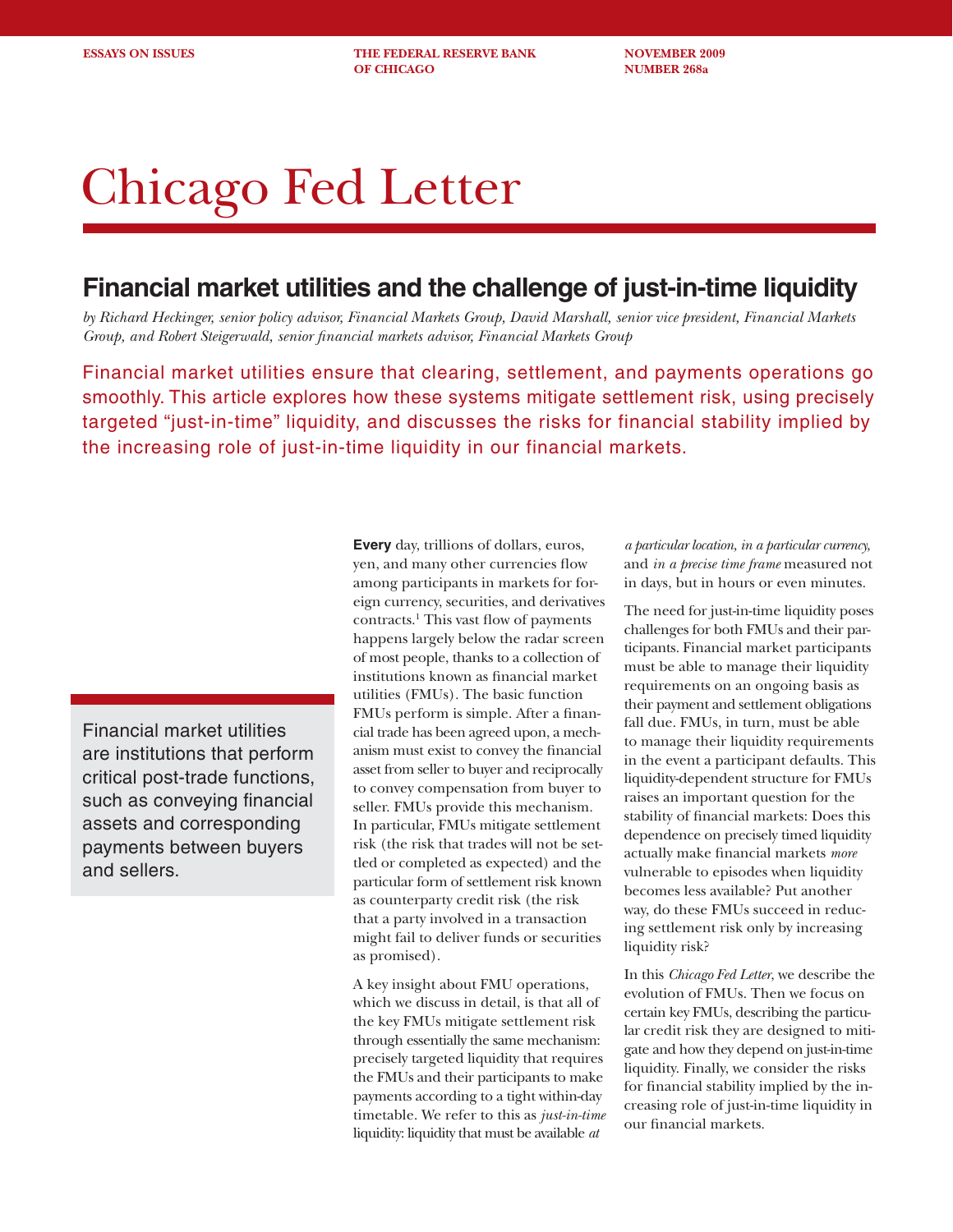# **Historical background**

In the 1970s, markets relied on payment and settlement systems with significant settlement lags, meaning that payment of funds and delivery of securities for a given transaction would not be completed the day the transaction was initiated. The primary FMU through which banks exchanged large-value U.S. dollar payments for foreign currency transactions was the Clearing House Interbank Payments System (CHIPS). At that time, CHIPS operated as a *deferred net settlement*  system, in which payments were not final until the next day.

Herstatt's counterparties faced huge losses on payments to Herstatt they had made without receiving counterpayment. The failure of Herstatt resulted in litigation over many years—both in Germany, where Herstatt was subject to liquidation proceedings, and in the U.S. Quite apart from the immediate impact on Herstatt's counterparties, however, the failure of Bankhaus Herstatt made financial market participants and policymakers aware of the risks inherent in foreign currency markets, which depend upon the completion of payments in different currencies through payments systems operating

The failure of Bankhaus Herstatt in 1974 exposed the risks inherent in foreign currency markets.

The risks associated with deferred settlement were brought to the world's attention in dramatic fashion by the 1974 failure of Bankhaus ID Herstatt KGaA, a commercial bank based in Köln (Cologne), Germany, which had been an active trader in foreign currency markets. At about 3:30 p.m. Central European Time (CET) on Wednesday, June 26, 1974, Bankhaus Herstatt had its banking license withdrawn by the German banking authority. That action took place after the close of the system for making interbank payments in Germany. Herstatt's counterparties in various foreign currency transactions had irrevocably paid deutsche marks to Herstatt on that day through the German payments system against anticipated receipts from Herstatt of U.S. dollars later the same day in New York. Herstatt's U.S. correspondent bank, Chase Manhattan, received news of Herstatt's failure shortly after 10:30 a.m. Eastern Time. Chase responded to the news by withholding some \$620 million of U.S. dollar payments that were to be made to Herstatt's foreign currency counterparties. This action left Herstatt's counterparties exposed for the full value of the deutsche mark deliveries made and resulted in a temporary, but systemically disturbing, halt in the flow of payments through CHIPS. The potential for gridlock in the U.S. payments system was real. across national borders and different time zones.

The immediate lesson that central bankers took from Herstatt was that existing deferred net settlement payments systems were insufficiently robust to stand up to the default of a market participant. The public policy response focused on two complementary developments. First, new systems needed to be created that would guarantee intraday finality of settlement. And second, there was a clear need to more closely coordinate all settlements associated with a given transaction (e.g., the payout in one currency and the receipt of another currency). As we shall see, each of these developments increased the financial markets' reliance on just-in-time liquidity.

#### **Real-time gross settlement systems**

To achieve intraday finality of payments, central banks began to replace thenpredominant deferred net settlement systems with real-time gross settlement (RTGS) systems. Final settlement in an RTGS system is both immediate and continuous, subject to the proviso that a payment instruction will be processed if, and only if, the sending bank has sufficient covering balances or credit. This ensures finality to any payment initiated in the RTGS system, but unlike in a deferred net settlement system, an RTGS system requires the paying party to have sufficient liquidity resources at precisely the time the payment is made. For this reason, an RTGS payments system depends on just-in-time liquidity.

In 1974, the United States was the only country to have an RTGS system—the Fedwire Funds Transfer System. According to a recent survey by the World Bank, there are at least 98 RTGS systems in operation around the world today, serving 112 national payments systems.2

#### **Coordinating settlements**

The Herstatt incident illustrated not only the vulnerability of deferred net settlement systems, but also the risks associated with any transaction involving settlements that occur at different times. To take an example from the securities market, if the delivery of the security to the buyer occurs after payment is made to the seller, the risk exists that the seller might take the payment but fail to deliver the security. In a similar example involving a foreign currency transaction, if a payout in U.S. dollars occurs before the payin of another currency, the risk exists that the payout could be finalized but the pay-in might never be received.

To eliminate these sorts of risks, new systems for settling securities and currency transactions were developed that built on the adoption of RTGS systems worldwide in the late 1980s and 1990s. They use a similar strategy to synchronize all settlements associated with a financial transaction. In securities markets this strategy is known as delivery versus payment (DvP). In foreign currency markets the same strategy is referred to as payment versus payment (PvP). With DvP, the timing of the delivery of a security to the buyer is coordinated with the transfer of funds to the seller. With PvP, the timing of the payment in one currency is coordinated with the return payment in the second currency.

### **Key financial market utilities**

In the U.S., the key FMUs that implement DvP settlement of securities are the Depository Trust and Clearing Corporation (DTCC) and its two main subsidiaries, the National Securities Clearing Corporation (NSCC)—for equities—and the Fixed Income Clearing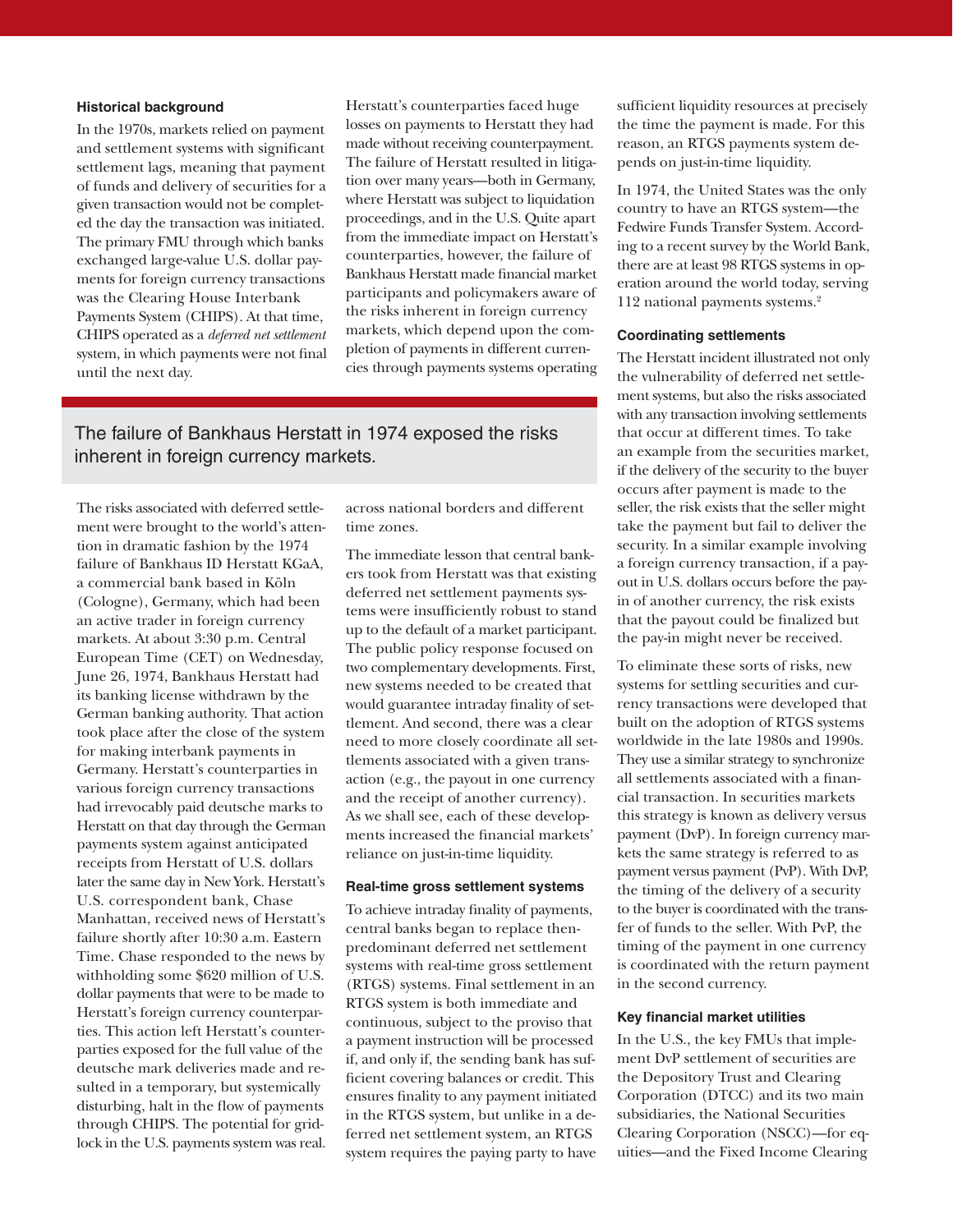Corporation (FICC)—for fixed income securities. Both NSCC and FICC are particular types of FMUs known as central counterparties (CCPs). A CCP legally interposes itself between the two parties of a trade, guaranteeing that the trade will settle. Both of these CCPs use another DTCC subsidiary, the Depository Trust Company (DTC), as their central securities depository and settlement agent. While the details of this process are somewhat intricate, the key point is that delivery of securities to the purchaser and payment of funds to the seller occur if, and only if, the CCP is satisfied that each party has met its obligations. DvP securities settlements depend on just-in-time liquidity because participants must satisfy strict time deadlines for the settlement of open commitments. In addition, the CCP must have access to just-in-time liquidity to meet its guarantees in the event that one of its participants defaults.

PvP represents an analogous system to settle both legs of a foreign currency transaction. Currently, the key FMU that implements PvP is the CLS Bank,<sup>3</sup> which operates the Continuous Linked Settlement (CLS) system. CLS began operations in September 2002 and currently settles 17 actively traded currencies and 55% of all foreign currency transactions, making it the dominant settlement method for foreign currency trades.4

The way CLS works is an instructive example of how just-in-time liquidity is used to mitigate settlement risk. Eligible foreign currency transactions of CLS settlement participants must be submitted to CLS by a specific time and are settled in accordance with a sophisticated riskmanagement process. As a result of the settlement process, virtually all CLS participants will have obligations to CLS Bank in some currencies and receivables from CLS Bank in other currencies. Obligations to CLS Bank must be funded within the five-hour period from 7:00 a.m. to noon CET.<sup>5</sup> This is where just-in-time liquidity becomes crucial for the participants. CLS Bank will not pay out currencies owed to settlement participants if it would trigger a deficit across all currencies. To avoid such a situation, settlement participants must have access

to sufficient just-in-time liquidity to meet promptly their pay-in obligations in currencies owed to CLS Bank. Failure to pay in according to this strict timetable constitutes default and would result in severe penalties for the defaulting bank. In addition, a default would require CLS itself to invoke its settlement failure procedures, which would require access to just-in-time liquidity, perhaps on very short notice.

# **Increasing reliance on just-in-time liquidity**

For both securities and derivatives contracts, the CCP is the legal buyer to every seller and the legal seller to every buyer. Thus, CCPs take on significant credit risk, often for a considerable period.6 To protect itself from this potentially longterm credit risk, CCPs typically require payment of an initial margin amount (also known as a performance bond). As market prices change following the initial trade, the CCP typically demands additional payments to ensure the ability of the CCP to fulfill its guarantee that the trade will settle.7 To address counterparty risk and settlement risk, the CCP requires that all such payments be made according to strict time deadlines, introducing once again the need for just-in-time liquidity.

The time frame for these payments is very tight. In the U.S., the CME Group Clearing House Division (CME), based in Chicago, is the CCP that clears almost all U.S. exchange-traded futures. Its daily settlement operations involve two payments events: the morning settlement, based on prices from the "close" of trading the day prior, and a midday settlement, based on midday market prices. Both the morning and midday settlements must be made promptly when due. The morning settlements are due at or before 8:30 a.m. Central Time (CT); afternoon settlements are due within one hour of the time CME requests payment from its clearing members. These tight deadlines contribute to a reliance on just-in-time liquidity, since failure to meet either deadline would constitute a default by the clearing participant. Such a default would trigger the CME's failure resolution procedures, which also depend

on just-in-time liquidity, since the CME would be obligated to replace within a narrow time frame the liquidity missing from the defaulting participant.

The Options Clearing Corporation (OCC), also based in Chicago, is a CCP that clears all options on stocks traded on U.S. exchanges. The OCC is also dependent on just-in-time liquidity to manage credit risk. In particular, each morning the OCC settles payment obligations incurred the previous business day. These payments include options premiums (passed through the OCC from buyer to seller), margin, and collateral securities. The OCC requires that all payments due to it be received by 9:00 a.m. CT. The OCC, in turn, is obligated to make all payments required of it to its clearing participants by 10:00 a.m. CT. If any clearing participant were to default on a payment, the OCC would be obligated to obtain the liquidity needed to replace the defaulted payment by 10:00 a.m. in order to meet its payout obligations. This one-hour time frame enables the OCC to tightly manage the settlement process, but exacerbates its dependence on timely liquidity.

# **Conclusion**

In this article, we have documented how strategies implemented to mitigate credit

Charles L. Evans, *President*; Daniel G. Sullivan, *Senior Vice President and Director of Research*; Douglas D. Evanoff, *Vice President, fi nancial studies*; Jonas D. M. Fisher, *Vice President*, *macroeconomic policy research*; Daniel Aaronson*, Vice President*, *microeconomic policy research*; William A. Testa, *Vice President*, *regional programs*, *and Economics Editor*; Helen O'D. Koshy and Han Y. Choi, *Editors*; Rita Molloy and Julia Baker, *Production Editors.*

*Chicago Fed Letter* is published by the Economic Research Department of the Federal Reserve Bank of Chicago. The views expressed are the authors' and do not necessarily reflect the views of the Federal Reserve Bank of Chicago or the Federal Reserve System.

© 2009 Federal Reserve Bank of Chicago *Chicago Fed Letter* articles may be reproduced in whole or in part, provided the articles are not reproduced or distributed for commercial gain and provided the source is appropriately credited. Prior written permission must be obtained for any other reproduction, distribution, republication, or creation of derivative works of *Chicago Fed Letter* articles. To request permission, please contact Helen Koshy, senior editor, at 312-322-5830 or email Helen.Koshy@chi.frb.org. *Chicago Fed Letter* and other Bank publications are available at www.chicagofed.org.

ISSN 0895-0164